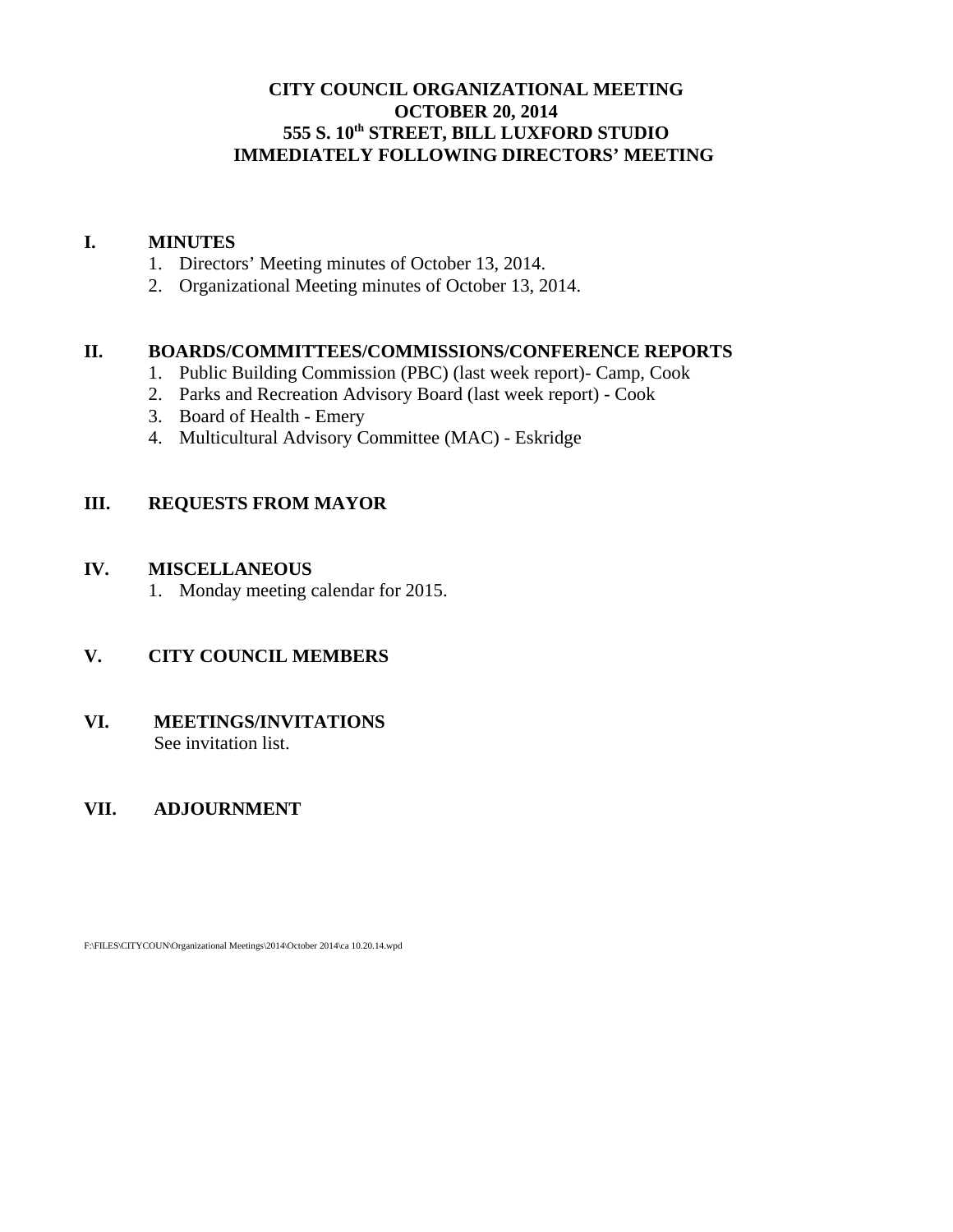### **MINUTES CITY COUNCIL ORGANIZATIONAL MEETING OCTOBER 20, 2014**

**Present:** Doug Emery, Chair; Trent Fellers, Vice Chair; Jon Camp; Roy Christensen; Jonathan Cook; Carl Eskridge; and Leirion Gaylor Baird

### **Others:** Denise Pearce, Senior Policy Counsel

Chair Emery opened the meeting at 2:10 p.m. and announced the location of the Open Meetings Act.

### **I. MINUTES**

- 1. Directors' Meeting minutes of October 13, 2014.
- 2. Organizational Meeting minutes of October 13, 2014. With no corrections the above minutes placed on file in the City Council office.

### **II. BOARDS/COMMITTEES/COMMISSIONS/CONFERENCE REPORTS**

### **1. Public Building Commission (PBC) - Camp, Cook**

Cook stated the PBC approved the 605 Building phase one remodeling, receiving better bids. Construction costs are up and bids came in higher than expected. Did receive a bid of \$2.8 million, which we rejected as too high. The PBC then gave more flexibility to the bidders extending a few weeks to allow different bidders to submit bids. The PBC accepted a \$2.46 million bid, the best received, to proceed.

Cook stated the PBC also approved moving forward with phase two on the Bensch Building with PBH and Sinclair Hille.

Approved the facilities status update. The plan update shows what's in progress now. We have accomplished numerous projects in the last 5 years such as remodeling, and moving agencies. With the jail opening, we wanted one place constituents could go and see the entire plan for this campus.

Cook commented on the H & H parking lot City landscaping standards were not met, but have now done so. Hired Nebraska Nurseries for the landscaping, and the PBC made the final payment for the parking lot construction.

It was decided Councilman Christensen would determine if the Chamber flag poles are tall enough. Christensen replied affirmatively and stated there are no requirements on height.

#### **2. Parks and Recreation Advisory Board - Cook**

Cook stated the Board adopted some new guidelines for neighborhood park improvements. Basically for quite a few years have had an internal check list for neighborhood parks; playground equipment, etc. Felt it was a good idea to have in written form and have the Board approve. The basic work cost for each playground is approximately \$78,000 to create and do all the work in that area. There are alternative plans which the neighborhood should weigh in on, such as drinking fountains, tennis courts, pre-school play structures. What we're looking at now is what is near by. Example, a school near-by with playground equipment so possibly we wouldn't need to duplicate. But if a playground is nearby without playground equipment we will do small children playground equipment. Little children cannot play on the school grounds during school hours. We now have clear options and costs.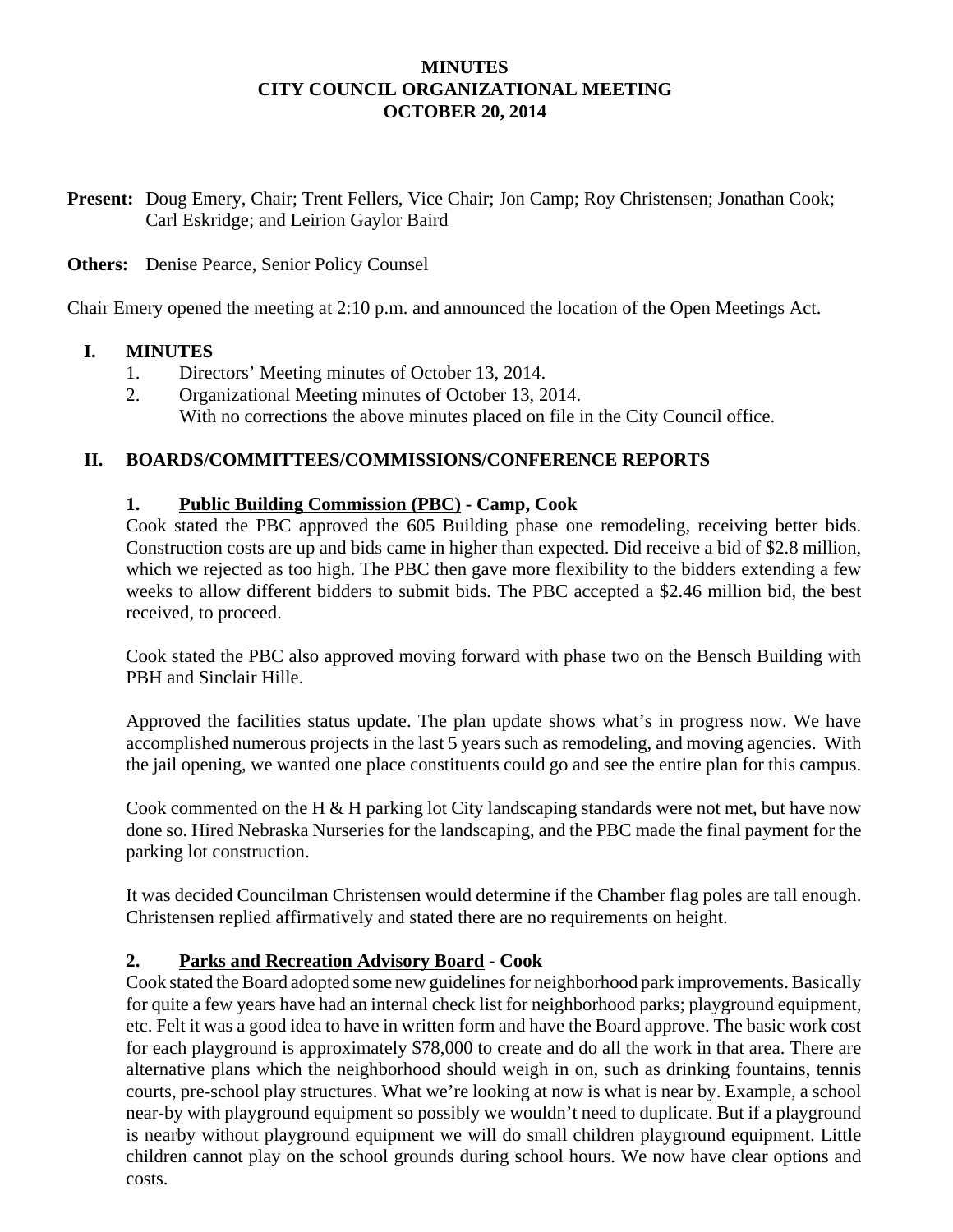Cook added the Golf Committee discussed increasing golf fees 5% or so, each year, possibly over 5 years, to try to reach the \$600,000 or so needed for capital improvements. Now we collect enough just to operate but not fix. A general problem with parks and we don't want our golf courses to continue to be neglected as has happened. The costs were held back for years as we felt there was competition and didn't want to raise prices and lose players because of not maintaining our courses. Should have been raising all along, because we hold down the prices. When we raise our prices the competitors raise theirs. He added fewer people may play golf, a problem nation-wide, and not sure how to deal with this problem. The Golf Committee worked hard and presented their report. We will work with the golf committee on changes to the golf fee structure. At the November meeting would want prices set before the holidays as people buy season passes as gifts.

Cook stated they received a presentation regarding art in Lincoln's parks. Did request an electronic version, and when received would be available for Council.

Fellers asked if they received a report regarding the grounds? Cook replied they didn't discuss. Fellers stated he was curious as they raised the fees and talked about the trend, golf being down, and how it compares. Cook answered it's very difficult to compare because of the weather. Comparing over short periods of time is difficult. Fellers stated should look at a trend of whether golf is expanding or contracting in Lincoln. This year the weather was pretty good, except for the spring, but increasing fees and trying to hit a benchmark to maintain courses. Cook asked Pearce if possibly Fleck-Tooze could look into? And possibly Parks and Rec could send to Council.

# **3. Board of Health - Emery**

Emery stated at the Board of Health meeting most of the discussion focused on the Teach a Child to Fish group. They partner with an Omaha hospital. They will be presenting a clinic and have hands on with some of Lincoln's most obese children. Teach a Child to Fish was an organization started by Dr. Carl Lester, a past president of the Health Board, who deals with obesity. They have a program in Omaha and will bring to Lincoln one day a week to see if they can make a difference. It's a chronic problem, not only in the midwest but nation-wide.

Emery added they discussed the flu season which ordinarily starts in October. An article stated Nebraska may have had it's first flu cases, which led into a discussion on Ebola. People need to understand even with a large concern about Ebola be careful not to overreact as we will lose close to 30,000 people this year because of the flu. At this point the flu is a far more prevalent problem. They did receive a short presentation from Dr. Tim Timmons on Ebola and the flu.

# **4. Multicultural Advisory Committee (MAC) - Eskridge**

Eskridge stated Chief Peschong attended answering questions and providing information on how police responded to the issues at the Indian Center, cracking down on activities at that location. There had been concerns from MAC members thinking it was discriminatory, in a sense, in choosing to enforce that particular site, rather than other sites. A short discussion on what was done, and why.

# **III. REQUESTS FROM MAYOR**

# **IV. MISCELLANEOUS: Monday meeting calendar for 2015**

Emery stated two 2015 calendars sent to Council. Will abstain as after May someone will replace me.

Cook stated there are two options. One similar to this year, and one having the Columbus Day holiday. Anyone have a problem with the alternate calendar listing Columbus Day? Cook commented in the federal government everyone has Columbus Day off.